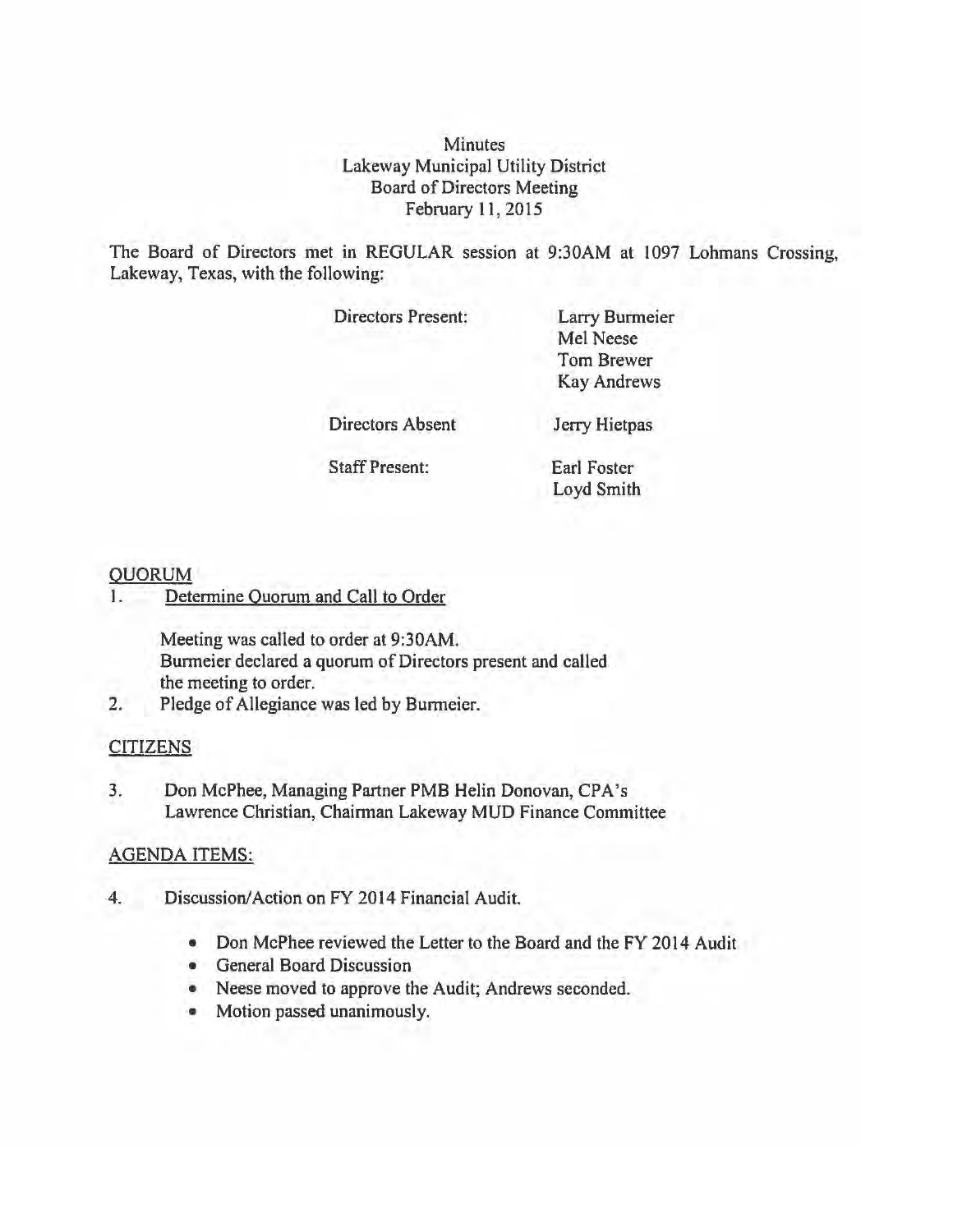- 5. Discussion/Action on Purchase Policy/Authority Matrix.
	- Lawrence Christian Reviewed Finance Committee progress on the Policy and Matrix and the plan to present results to the Board in March.
	- Neese expressed the need to refer to the Texas Attorney General and Texas Comptroller Publications to ensure compliance with both.
	- Christian Committed the Finance Committee to reviewing both, but stated the Matrix should still be ready to review at the March BOD Meeting.
	- General Board Discussion.
	- No action was taken.

6. Discussion/action on drilling a test well(s) to determine the viability of using Groundwater as a secondary source of potable water.

- Foster reviewed the costs of drilling test well(s) and reported on possible alternatives to Groundwater.
- Brewer asked Foster to research the Supreme Court decision of 2 years ago around underground water as a mineral right and possible effects on LMUD's efforts.
- General Board discussion.
- Neese moved to table; Andrews seconded.
- Motion passed unanimously.
- 7. Discussion/Action on Quotes for L-5 Generator.
	- Foster reviewed the cost quotes.
	- General Board Discussion
	- Brewer moved to approve the purchase.
	- Neese called to vote; Brewer seconded. Motion passed 3-1. Andrews voted against.
	- Burmeier seconded Brewers motion; motion passed unanimously.
- 8. Discussion/Action Update on MUD 11, 12, & 13 Out Of District Wastewater Contract.
	- Foster said the expectation was to receive something in writing from MUD 11, 12, & 13 by the March Board Meeting.
	- General Board Discussion.
	- No action was taken.

# CONSENT AGENDA:

- 9. Approve Minutes of Regular Meeting of January 11,2014.
- 10. Approve Beverly Carter for E&O Committee Membership.

Neese moved to approve the Consent Agenda; Andrews seconded. Motion passed unanimously.